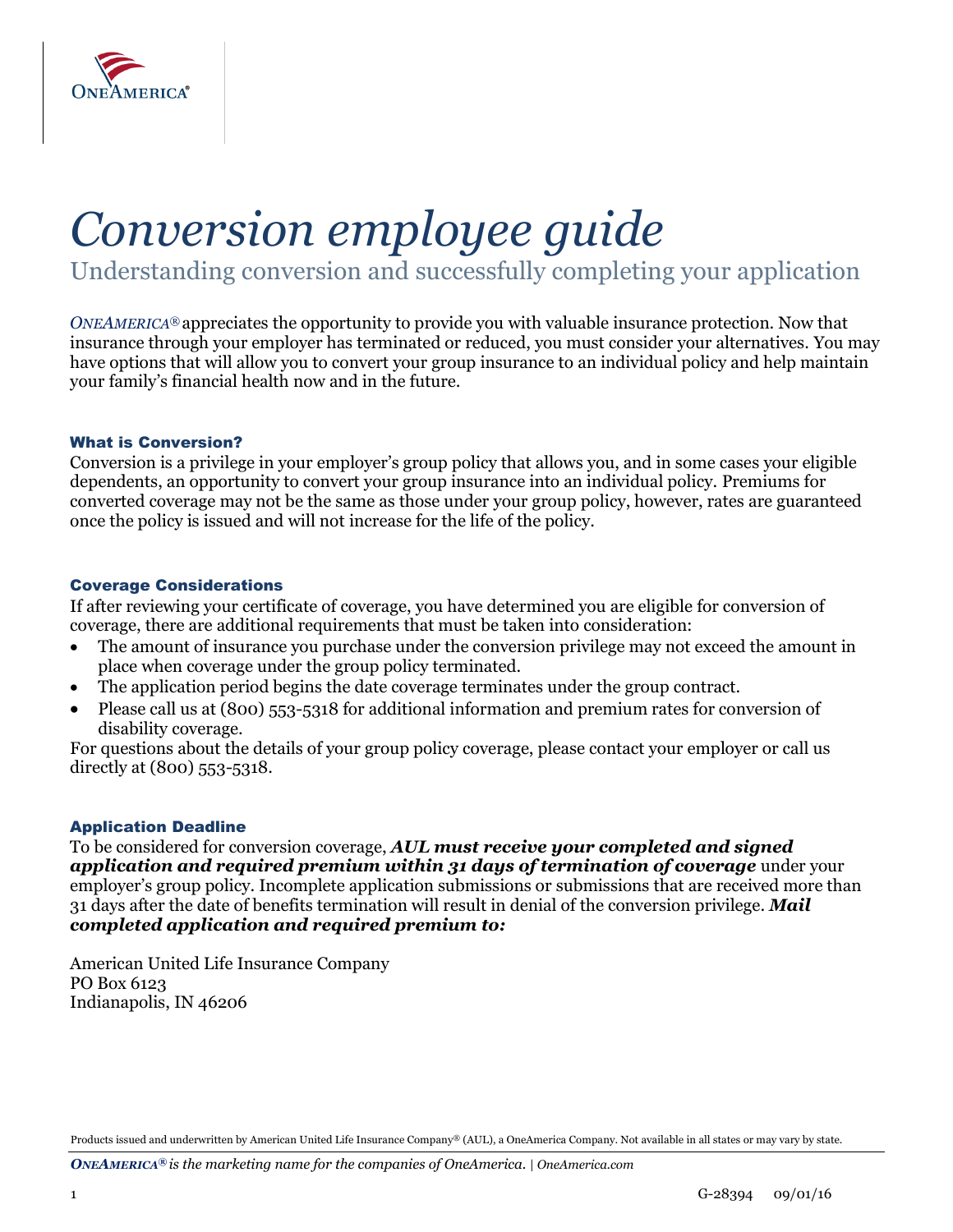

# *Life rates and calculating premium*

#### Rates

Premium rates are based on the age as of the effective date of the individual life insurance policy and are outlined on the rate charts found on the following pages. To estimate the amount of premium, locate the appropriate rate sheet for your gender and tobacco use status. Next, locate the age you will be as of the effective date of the individual life insurance policy and identify the amount of coverage you would like to convert.

#### **Example Calculation<sup>1</sup>**

To help you better understand the premium calculation process, please refer to the sample calculation below. This calculation is based on a 50 year old, non-tobacco using male interested in converting \$25,000 in coverage.

|                                                                       | <b>Semi-Annual Payment</b> | <b>Monthly APP Payment</b>  |
|-----------------------------------------------------------------------|----------------------------|-----------------------------|
| Amount to be converted                                                | \$25,000                   | \$25,000                    |
| Annual rate per \$1,000                                               | \$28.18                    | \$28.18                     |
| Multiplied by number of \$1,000<br>units converted                    | 25                         | 25                          |
| =Total Annual Premium                                                 | \$704.50                   | \$704.50                    |
| Multiplied by factor for<br>frequency of premium payment <sup>2</sup> | .515                       | .088                        |
| Plus administrative fee <sup>3</sup>                                  | \$1.00                     | \$0.00                      |
| $=$ Premium                                                           | \$363.82 every 6 month     | \$62 per month <sup>5</sup> |

<sup>1</sup> All examples are hypothetical and provided for illustration purposes only. These examples are not intended to represent the typical cost of life insurance.

<sup>2</sup> For your premium computation, use .515 if paying semi-annually or .088 if paying monthly APP.

<sup>3</sup> An administration fee applies to the semi-annual payment method.

<sup>4</sup>Note three months initial premium is required to be paid with the conversion application if APP is selected.

**Note:** This invitation to inquire allows interested employees the opportunity to inquire further about conversion to an individual life insurance policy and is limited in its description. This policy has exclusions, limitations and terms under which it may be continued in force or discontinued. The amount of death benefit provided depends upon the coverage selected and premiums can vary depending on the amount selected. Actual premiums will be calculated by AUL. Any coverage under the individual life insurance policy is based on the amount existing and available under the group life insurance contract and must be a minimum of \$2000, subject to AUL's approval, contract maximums and according to contract terms and conditions.

# Questions? We're Here to Help!

American United Life Insurance Company PO Box 6123 Indianapolis, IN 46206 (800) 553-5318 fax (317) 285-7542 www.employeebenefits.aul.com

Products issued and underwritten by American United Life Insurance Company® (AUL), a OneAmerica Company. Not available in all states or may vary by state.

*ONEAMERICA® is the marketing name for the companies of OneAmerica. | OneAmerica.com*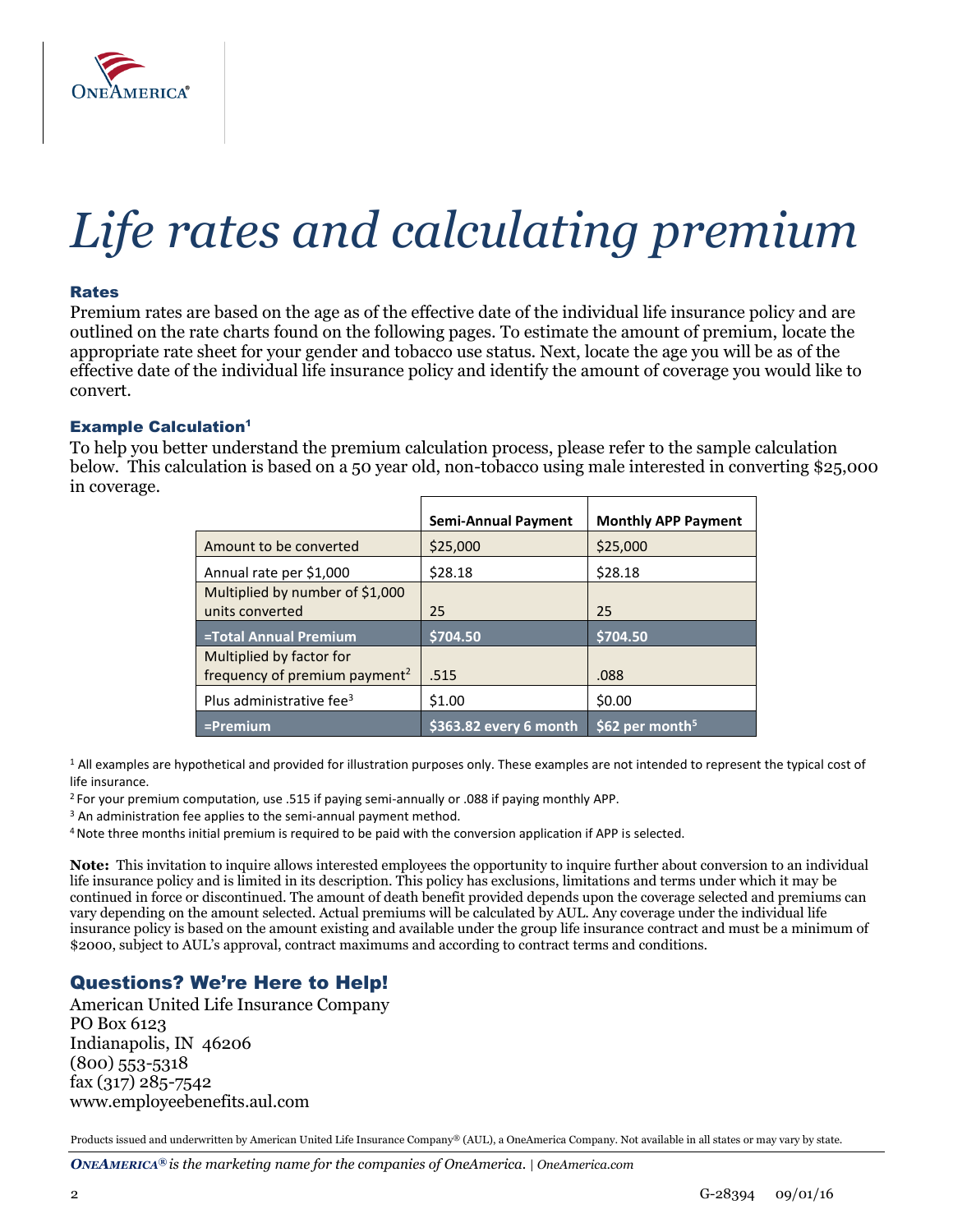

# *Guide to completing application*

## Section 1: Policyholder Information

This section is used to identify your employer and group policyholder information. If you are unsure where to locate this information, please contact your employer directly.

#### Section 2: Employee Information

Complete this section with your personal identification and contact information.

## Section 3: Application Information

Provide all required information for the individual applying for coverage. A separate application is required for you and any dependents who are applying.

## Section 4: Reason for Request

Indicate the reason for loss of coverage and provide the date this change in eligibility occurred.

#### Section 5: Nonforfeiture Information

Only check the box in this section if you are declining the Automatic Premium Loan (APL) feature.

## Section 6: Dividends

Individual policies may earn annual policy dividends, or a sum of money paid by AUL to our policyholders. Select only one option in this section to make AUL aware of your distribution of earned annual policy dividends preference. *Cash* – Dividends will be distributed directly to the insured. *Accumulate at Interest* – Dividends will be left to accumulate with interest. *Reduce Premiums* – If premiums are paid annually, dividends will be applied toward any annual premium due on the policy. *Paid-Up Additions* – Dividends will be applied to purchase participating paid-up life insurance for a level amount.

## Section 7: Coverage Type, Amount of Insurance and Payment Options

Legacy Whole Life Insurance policy is the only option available for life insurance. You may elect a lower amount of coverage than you had under the group policy. For assistance with disability coverage, please contact us at (800) 553-5318.

## Section 8: Automatic Payment Plan Information

Complete this section only if selecting the Automatic Payment Plan (APP) as your payment method in section 7. When selecting APP, you are authorizing ongoing premium payments to be deducted directly from the account indicated on your application.

## Section 9: Beneficiary Information

You must assign at least one primary beneficiary. Assigning a secondary beneficiary is optional. You cannot name yourself as beneficiary.

## Employee Signature and Date

Products issued and underwritten by American United Life Insurance Company® (AUL), a OneAmerica Company. Not available in all states or may vary by state.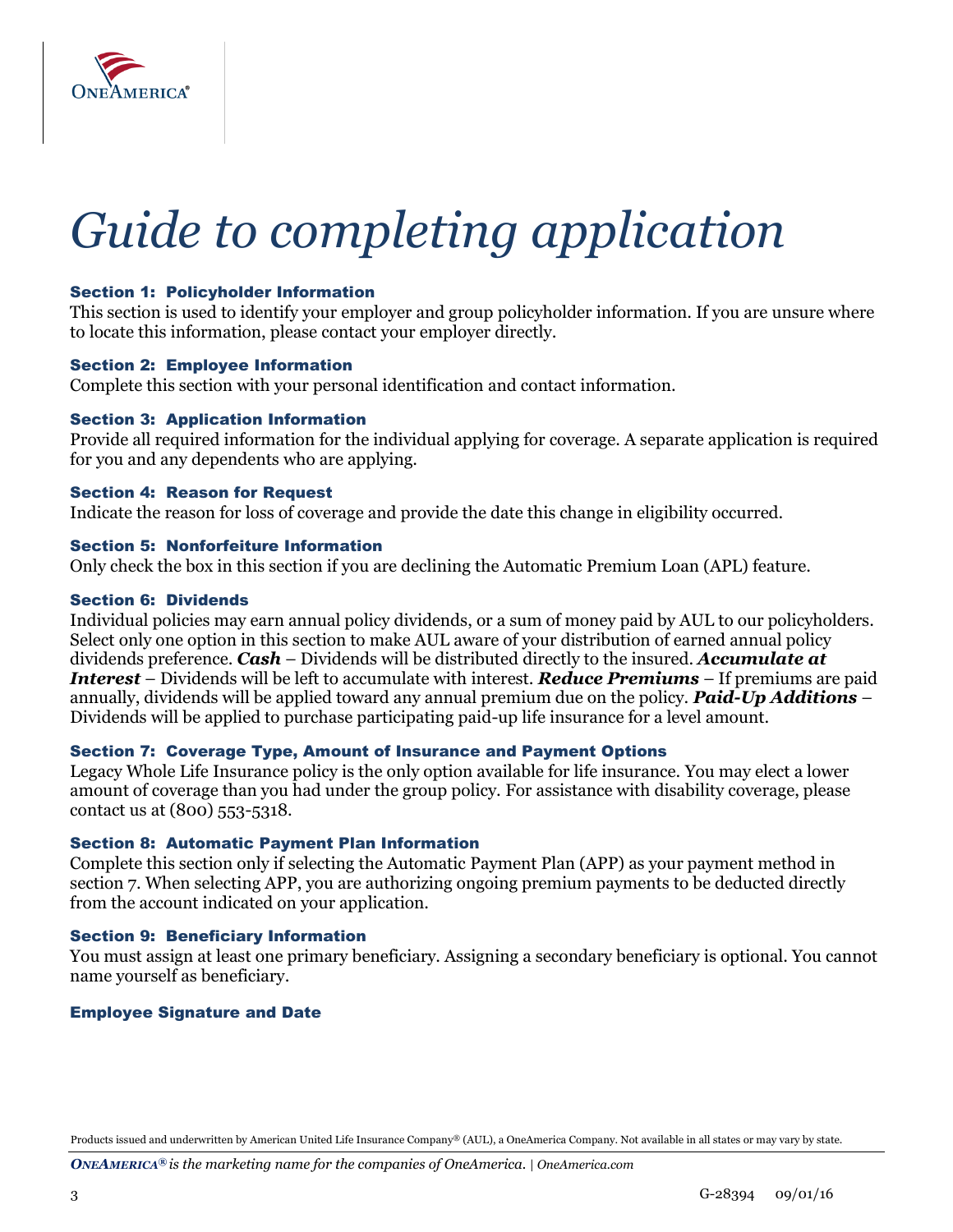

The completed application must be signed and dated before submission.

Application Deadline Reminder To be considered for conversion coverage, *AUL must receive your completed and signed application and required premium within 31 days of termination of coverage* under your employer's group policy.

Products issued and underwritten by American United Life Insurance Company® (AUL), a OneAmerica Company. Not available in all states or may vary by state.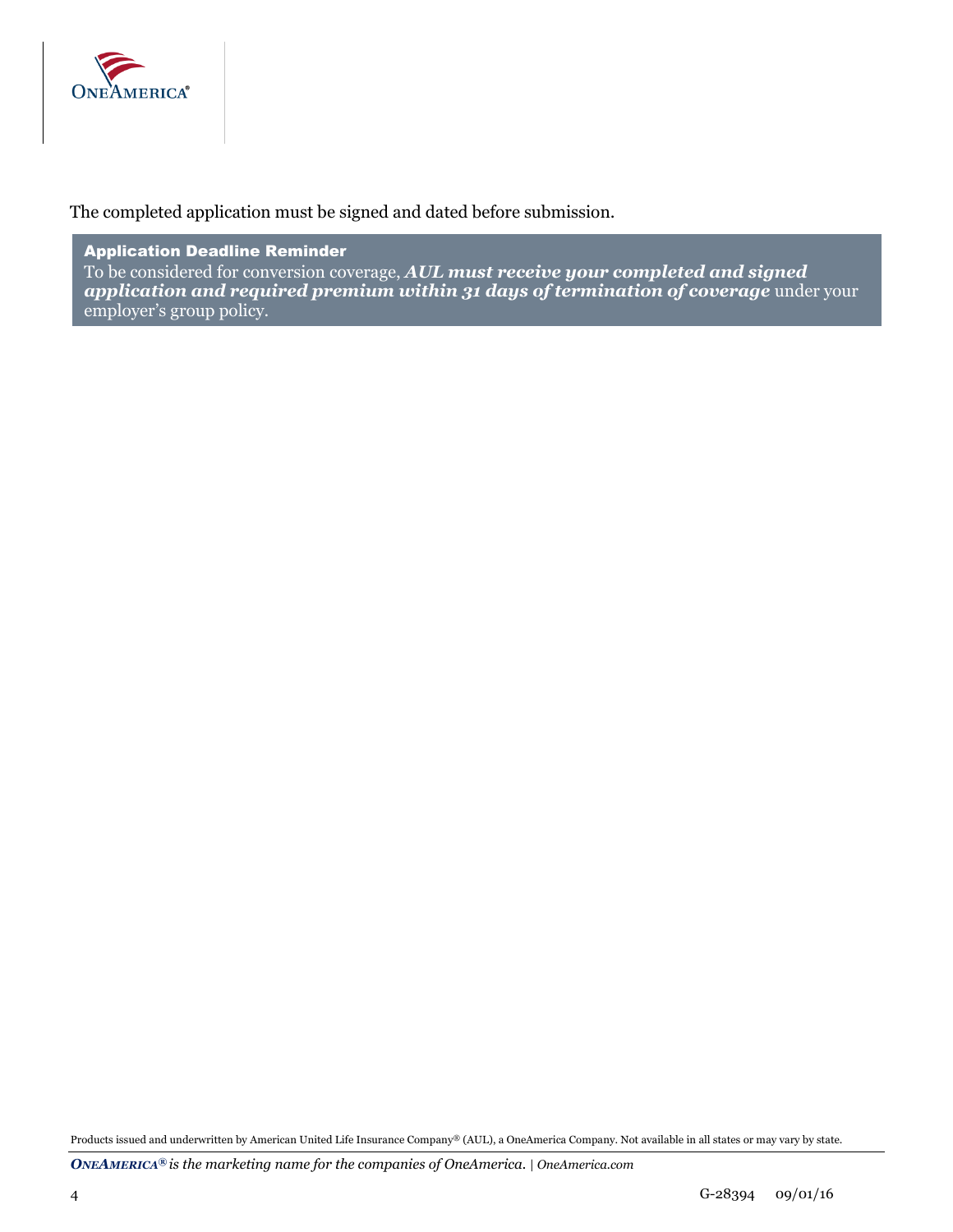# **AUL Group Life Insurance Contract Conversion Female Non-Tobacco Rates Annual Premium Rates per \$1,000 of Coverage**

|                | \$2000-        | \$25,000-    | \$50,000-    | \$100,000-   | \$250,000-   |              | \$2000-        | \$25,000-      | \$50,000-      | \$100,000-     | \$250,000-     |
|----------------|----------------|--------------|--------------|--------------|--------------|--------------|----------------|----------------|----------------|----------------|----------------|
|                | \$24,999       | \$49,999     | \$99,999     | \$249,999    | \$999,999    |              | \$24,999       | \$49,999       | \$99,999       | \$249,999      | \$999,999      |
| <b>Issue</b>   |                |              |              |              |              | <b>Issue</b> |                |                |                |                |                |
| Age            |                |              |              |              |              | Age          |                |                |                |                |                |
| 0<br>$1\,$     | 13.81          | 5.84<br>5.96 | 3.69         | 3.40<br>3.49 | 3.02         | 43<br>44     | 27.08          | 20.22          | 16.03          | 15.88          | 15.46          |
| 2              | 13.94<br>14.09 | 6.09         | 3.78<br>3.89 | 3.60         | 3.12<br>3.22 | 45           | 27.96<br>28.87 | 21.06<br>21.95 | 16.74<br>17.49 | 16.59<br>17.34 | 16.17<br>16.92 |
| $\mathbf{3}$   | 14.24          | 6.23         | 4.00         | 3.71         | 3.33         | 46           | 29.63          | 22.83          | 18.28          | 18.13          | 17.70          |
| 4              | 14.40          | 6.38         | 4.11         | 3.83         | 3.45         | 47           | 30.43          | 23.75          | 19.11          | 18.96          | 18.53          |
| 5              | 14.56          | 6.53         | 4.23         | 3.95         | 3.57         | 48           | 31.27          | 24.71          | 19.99          | 19.83          | 19.41          |
| 6              | 14.73          | 6.68         | 4.36         | 4.08         | 3.70         | 49           | 32.15          | 25.73          | 20.91          | 20.75          | 20.33          |
| $\overline{7}$ | 14.90          | 6.85         | 4.49         | 4.21         | 3.83         | 50           | 33.08          | 26.80          | 21.89          | 21.73          | 21.30          |
| 8              | 15.08          | 7.01         | 4.62         | 4.35         | 3.97         | 51           | 34.05          | 27.08          | 22.91          | 22.75          | 22.32          |
| 9              | 15.26          | 7.19         | 4.77         | 4.50         | 4.12         | 52           | 35.07          | 27.34          | 23.99          | 23.82          | 23.40          |
| 10             | 15.46          | 7.37         | 4.91         | 4.65         | 4.27         | 53           | 36.14          | 27.59          | 25.12          | 24.96          | 24.53          |
| 11             | 15.65          | 7.56         | 5.07         | 4.81         | 4.42         | 54           | 37.27          | 27.82          | 26.32          | 26.15          | 25.72          |
| 12             | 15.86          | 7.76         | 5.23         | 4.97         | 4.59         | 55           | 38.45          | 28.03          | 27.58          | 27.41          | 26.98          |
| 13             | 16.07          | 7.96         | 5.40         | 5.14         | 4.76         | 56           | 39.96          | 29.51          | 29.18          | 28.99          | 28.54          |
| 14             | 16.28          | 8.17         | 5.57         | 5.32         | 4.93         | 57           | 41.54          | 31.06          | 30.85          | 30.64          | 30.17          |
| $15\,$         | 16.50          | 8.38         | 5.75         | 5.50         | 5.11         | 58           | 43.18          | 32.68          | 32.60          | 32.37          | 31.88          |
| 16             | 16.76          | 8.61         | 5.95         | 5.70         | 5.31         | 59           | 44.91          | 34.37          | 34.44          | 34.19          | 33.67          |
| 17             | 17.01          | 8.84         | 6.15         | 5.90         | 5.52         | 60           | 46.45          | 39.56          | 36.17          | 35.90          | 35.36          |
| 18             | 17.14          | 8.92         | 6.22         | 5.97         | 5.59         | 61           | 48.06          | 41.19          | 37.98          | 37.68          | 37.13          |
| 19             | 17.40          | 9.17         | 6.43         | 6.18         | 5.81         | 62           | 49.75          | 42.90          | 39.87          | 39.56          | 38.99          |
| 20             | 17.68          | 9.42         | 6.66         | 6.41         | 6.04         | 63           | 51.53          | 44.69          | 41.87          | 41.53          | 40.94          |
| 21             | 17.97          | 9.69         | 6.89         | 6.64         | 6.28         | 64           | 53.41          | 46.58          | 43.97          | 43.62          | 43.01          |
| 22             | 18.27          | 9.97         | 7.14         | 6.89         | 6.53         | 65           | 55.39          | 48.57          | 46.19          | 45.82          | 45.19          |
| 23             | 18.59          | 10.26        | 7.39         | 7.14         | 6.79         | 66           | 57.80          | 51.06          | 48.83          | 48.44          | 47.79          |
| 24             | 18.91          | 10.57        | 7.66         | 7.41         | 7.06         | 67           | 60.36          | 53.70          | 51.65          | 51.24          | 50.56          |
| 25             | 19.25          | 10.89        | 7.94         | 7.69         | 7.35         | 68           | 63.09          | 56.51          | 54.65          | 54.22          | 53.52          |
| 26             | 19.40          | 11.24        | 8.23         | 7.99         | 7.64         | 69           | 66.00          | 59.50          | 57.86          | 57.41          | 56.68          |
| 27             | 19.56          | 11.61        | 8.53         | 8.30         | 7.94         | 70           | 69.12          | 62.70          | 61.30          | 60.82          | 60.07          |
| 28             | 19.73          | 12.00        | 8.84         | 8.62         | 8.26         | 71           | 72.46          | 66.85          | 64.98          | 64.48          | 63.70          |
| 29             | 19.90          | 12.40        | 9.17         | 8.96         | 8.59         | 72           | 76.03          | 71.31          | 68.92          | 68.40          | 67.59          |
| 30             | 20.08          | 12.83        | 9.51         | 9.31         | 8.94         | 73           | 79.87          | 76.13          | 73.15          | 72.61          | 71.78          |
| 31             | 20.49          | 13.17        | 9.87         | 9.69         | 9.30         | 74           | 84.00          | 81.35          | 77.71          | 77.15          | 76.29          |
| 32             | 20.91          | 13.53        | 10.25        | 10.07        | 9.68         | 75           | 88.45          | 87.00          | 82.63          | 82.05          | 81.17          |
| 33             | 21.35          | 13.90        | 10.65        | 10.48        | 10.09        | 76           | 95.34          | 92.16          | 87.95          | 87.35          | 86.44          |
| 34             | 21.81          | 14.28        | 11.07        | 10.91        | 10.51        | 77           | 102.87         | 97.76          | 93.73          | 93.10          | 92.17          |
| 35             | 22.29          | 14.68        | 11.50        | 11.36        | 10.95        | 78           | 111.11         | 103.83         | 100.00         | 99.36          | 98.40          |
| 36             | 22.74          | 15.27        | 11.97        | 11.83        | 11.42        | 79           | 120.18         | 110.47         | 106.87         | 106.21         | 105.22         |
| 37             | 23.20          | 15.89        | 12.47        | 12.32        | 11.91        | 80           | 130.19         | 117.73         | 114.40         | 113.71         | 112.70         |
| 38             | 23.67          | 16.53        | 12.98        | 12.84        | 12.42        | 81           | 138.29         | 125.50         | 122.47         | 121.76         | 120.72         |
| 39             | 24.15          | 17.20        | 13.53        | 13.38        | 12.97        | 82           | 146.99         | 133.85         | 131.14         | 130.41         | 129.35         |
| 40             | 24.64          | 17.90        | 14.11        | 13.96        | 13.54        | 83           | 156.46         | 142.93         | 140.58         | 139.83         | 138.74         |
| 41             | 25.42          | 18.64        | 14.71        | 14.56        | 14.15        | 84           | 166.78         | 152.82         | 150.87         | 150.10         | 148.98         |
| 42             | 26.24          | 19.41        | 15.35        | 15.20        | 14.78        | 85           | 178.01         | 163.57         | 162.07         | 161.28         | 160.13         |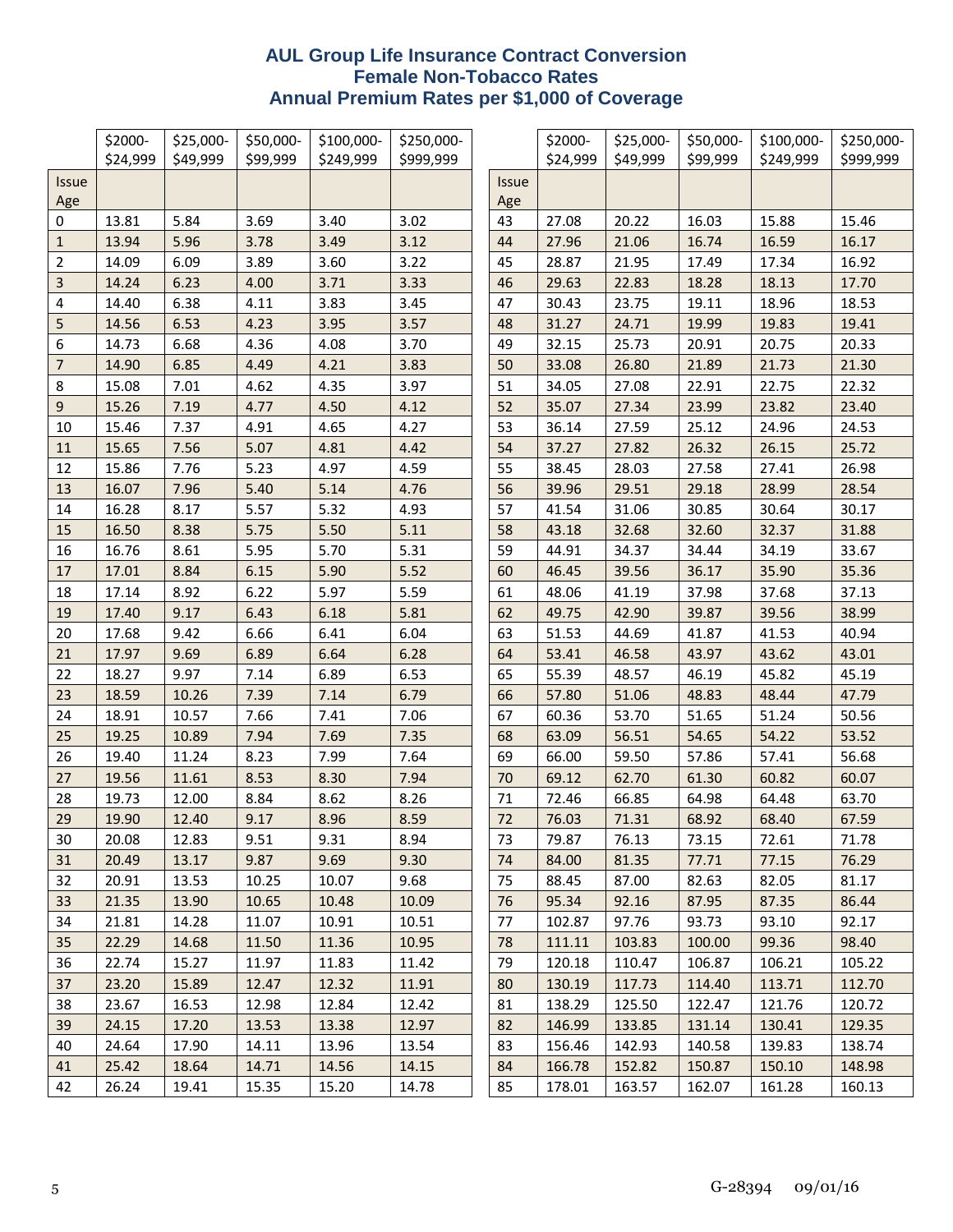# **AUL Group Life Insurance Contract Conversion Female Tobacco Rates Annual Premium Rates per \$1,000 of Coverage**

|                         | \$2,000-<br>\$24,999 | \$25,000-<br>\$49,999 | \$50,000-<br>\$99,999 | \$100,000-<br>\$249,999 | \$250,000-<br>\$999,999 |              | \$2000-<br>\$24,999 | \$25,000-<br>\$49,999 | \$50,000-<br>\$99,999 | \$100,000-<br>\$249,999 | \$250,000-<br>\$999,999 |
|-------------------------|----------------------|-----------------------|-----------------------|-------------------------|-------------------------|--------------|---------------------|-----------------------|-----------------------|-------------------------|-------------------------|
| <b>Issue</b>            |                      |                       |                       |                         |                         | <b>Issue</b> |                     |                       |                       |                         |                         |
| Age                     |                      |                       |                       |                         |                         | Age          |                     |                       |                       |                         |                         |
| 0                       | $\ast$               | $\ast$                | $\ast$                | $\ast$                  | $\ast$                  | 43           | 36.56               | 25.50                 | 23.90                 | 23.48                   | 22.63                   |
| $\mathbf{1}$            | $\ast$               | $\ast$                | $\ast$                | $\ast$                  | $\ast$                  | 44           | 37.65               | 26.59                 | 24.95                 | 24.53                   | 23.63                   |
| $\overline{2}$          | $\ast$               | $\ast$                | $\ast$                | $\ast$                  | $\ast$                  | 45           | 38.80               | 27.74                 | 26.06                 | 25.64                   | 24.70                   |
| $\mathsf 3$             | $\ast$               | $\ast$                | $\ast$                | $\ast$                  | $\ast$                  | 46           | 40.07               | 28.85                 | 27.20                 | 26.74                   | 25.75                   |
| $\overline{\mathbf{4}}$ | $\ast$               | $\ast$                | $\ast$                | $\ast$                  | $\ast$                  | 47           | 41.40               | 30.02                 | 28.40                 | 27.90                   | 26.87                   |
| $\mathsf S$             | $\ast$               | $\ast$                | $\ast$                | $\ast$                  | $\ast$                  | 48           | 42.79               | 31.25                 | 29.66                 | 29.13                   | 28.04                   |
| 6                       | $\ast$               | $\ast$                | $\ast$                | $\ast$                  | $\ast$                  | 49           | 44.24               | 32.54                 | 30.99                 | 30.42                   | 29.28                   |
| $\overline{7}$          | $\ast$               | $\ast$                | $\ast$                | $\ast$                  | $\ast$                  | 50           | 45.76               | 33.90                 | 32.38                 | 31.77                   | 30.59                   |
| $\bf 8$                 | $\ast$               | $\ast$                | $\ast$                | $\ast$                  | $\ast$                  | 51           | 47.34               | 35.33                 | 33.83                 | 33.20                   | 31.96                   |
| $\boldsymbol{9}$        | $\ast$               | $\ast$                | $\ast$                | $\ast$                  | $\ast$                  | 52           | 49.00               | 36.83                 | 35.37                 | 34.69                   | 33.41                   |
| 10                      | $\ast$               | $\ast$                | $\ast$                | $\ast$                  | $\ast$                  | 53           | 50.74               | 38.41                 | 36.97                 | 36.27                   | 34.93                   |
| 11                      | $\ast$               | $\ast$                | $\ast$                | $\ast$                  | $\ast$                  | 54           | 52.55               | 40.06                 | 38.66                 | 37.92                   | 36.53                   |
| 12                      | $\ast$               | $\ast$                | $\ast$                | $\ast$                  | $\ast$                  | 55           | 54.45               | 41.80                 | 40.43                 | 39.65                   | 38.22                   |
| 13                      | $\ast$               | $\ast$                | $\ast$                | $\ast$                  | $\ast$                  | 56           | 56.17               | 43.42                 | 42.02                 | 41.26                   | 39.84                   |
| 14                      | $\ast$               | $\ast$                | $\ast$                | $\ast$                  | $\ast$                  | 57           | 57.95               | 45.10                 | 43.68                 | 42.94                   | 41.52                   |
| 15                      | $\ast$               | $\ast$                | $\ast$                | $\ast$                  | $\ast$                  | 58           | 59.82               | 46.86                 | 45.42                 | 44.70                   | 43.29                   |
| 16                      | $\ast$               | $\ast$                | $\ast$                | $\ast$                  | $\ast$                  | 59           | 61.78               | 48.70                 | 47.25                 | 46.54                   | 45.14                   |
| 17                      | $\ast$               | $\ast$                | $\ast$                | $\ast$                  | $\ast$                  | 60           | 63.82               | 56.34                 | 49.17                 | 48.47                   | 47.08                   |
| 18                      | 20.65                | 10.46                 | 9.29                  | 8.89                    | 8.26                    | 61           | 65.97               | 58.38                 | 51.19                 | 50.51                   | 49.13                   |
| 19                      | 21.00                | 10.78                 | 9.63                  | 9.22                    | 8.61                    | 62           | 68.22               | 60.53                 | 53.31                 | 52.65                   | 51.28                   |
| 20                      | 21.36                | 11.11                 | 9.97                  | 9.57                    | 8.96                    | 63           | 70.59               | 62.79                 | 55.56                 | 54.91                   | 53.55                   |
| 21                      | 21.74                | 11.46                 | 10.33                 | 9.94                    | 9.33                    | 64           | 73.10               | 65.19                 | 57.94                 | 57.31                   | 55.96                   |
| 22                      | 22.13                | 11.81                 | 10.71                 | 10.31                   | 9.72                    | 65           | 75.75               | 67.74                 | 60.46                 | 59.85                   | 58.51                   |
| 23                      | 22.54                | 12.19                 | 11.10                 | 10.71                   | 10.12                   | 66           | 79.32               | 71.25                 | 63.87                 | 63.23                   | 61.88                   |
| 24                      | 22.96                | 12.58                 | 11.51                 | 11.12                   | 10.54                   | 67           | 83.11               | 74.99                 | 67.50                 | 66.82                   | 65.48                   |
| 25                      | 23.40                | 12.99                 | 11.93                 | 11.55                   | 10.97                   | 68           | 87.13               | 78.95                 | 71.36                 | 70.65                   | 69.30                   |
| 26                      | 23.91                | 13.44                 | 12.36                 | 11.98                   | 11.41                   | 69           | 91.41               | 83.17                 | 75.48                 | 74.73                   | 73.38                   |
| 27                      | 24.44                | 13.91                 | 12.81                 | 12.42                   | 11.86                   | 70           | 95.95               | 87.67                 | 79.87                 | 79.08                   | 77.74                   |
| 28                      | 25.00                | 14.40                 | 13.28                 | 12.89                   | 12.33                   | 71           | 100.78              | 92.44                 | 84.54                 | 83.72                   | 82.37                   |
| 29                      | 25.57                | 14.92                 | 13.77                 | 13.38                   | 12.83                   | 72           | 105.90              | 97.51                 | 89.50                 | 88.64                   | 87.30                   |
| 30                      | 26.17                | 15.45                 | 14.29                 | 13.89                   | 13.34                   | 73           | 111.34              | 102.89                | 94.79                 | 93.89                   | 92.54                   |
| 31                      | 26.79                | 16.01                 | 14.83                 | 14.43                   | 13.89                   | 74           | 117.12              | 108.62                | 100.41                | 99.48                   | 98.13                   |
| 32                      | 27.44                | 16.60                 | 15.40                 | 15.00                   | 14.46                   | 75           | 123.31              | 114.75                | 106.43                | 105.47                  | 104.12                  |
| 33                      | 28.12                | 17.22                 | 15.99                 | 15.59                   | 15.06                   | 76           | 129.55              | 120.93                | 112.51                | 111.52                  | 110.16                  |
| 34                      | 28.83                | 17.86                 | 16.61                 | 16.21                   | 15.68                   | 77           | 136.24              | 127.56                | 119.04                | 118.01                  | 116.66                  |
| 35                      | 29.56                | 18.54                 | 17.27                 | 16.86                   | 16.34                   | 78           | 143.43              | 134.70                | 126.08                | 125.01                  | 123.65                  |
| 36                      | 30.29                | 19.26                 | 17.95                 | 17.54                   | 16.98                   | 79           | 151.19              | 142.41                | 133.68                | 132.57                  | 131.22                  |
| 37                      | 31.06                | 20.02                 | 18.67                 | 18.26                   | 17.66                   | 80           | 159.60              | 150.76                | 141.93                | 140.79                  | 139.44                  |
| 38                      | 31.86                | 20.82                 | 19.43                 | 19.02                   | 18.37                   | 81           | 168.35              | 159.46                | 150.52                | 149.35                  | 147.99                  |
| 39                      | 32.70                | 21.66                 | 20.23                 | 19.82                   | 19.13                   | 82           | 177.44              | 168.50                | 159.46                | 158.25                  | 156.89                  |
| 40                      | 33.59                | 22.55                 | 21.07                 | 20.66                   | 19.93                   | 83           | 187.01              | 178.00                | 168.86                | 167.62                  | 166.26                  |
| 41                      | 34.53                | 23.48                 | 21.96                 | 21.55                   | 20.78                   | 84           | 197.03              | 187.97                | 178.72                | 177.44                  | 176.08                  |
| 42                      | 35.52                | 24.47                 | 22.91                 | 22.49                   | 21.68                   | 85           | 207.62              | 198.51                | 189.16                | 187.84                  | 186.48                  |

\* Not Offered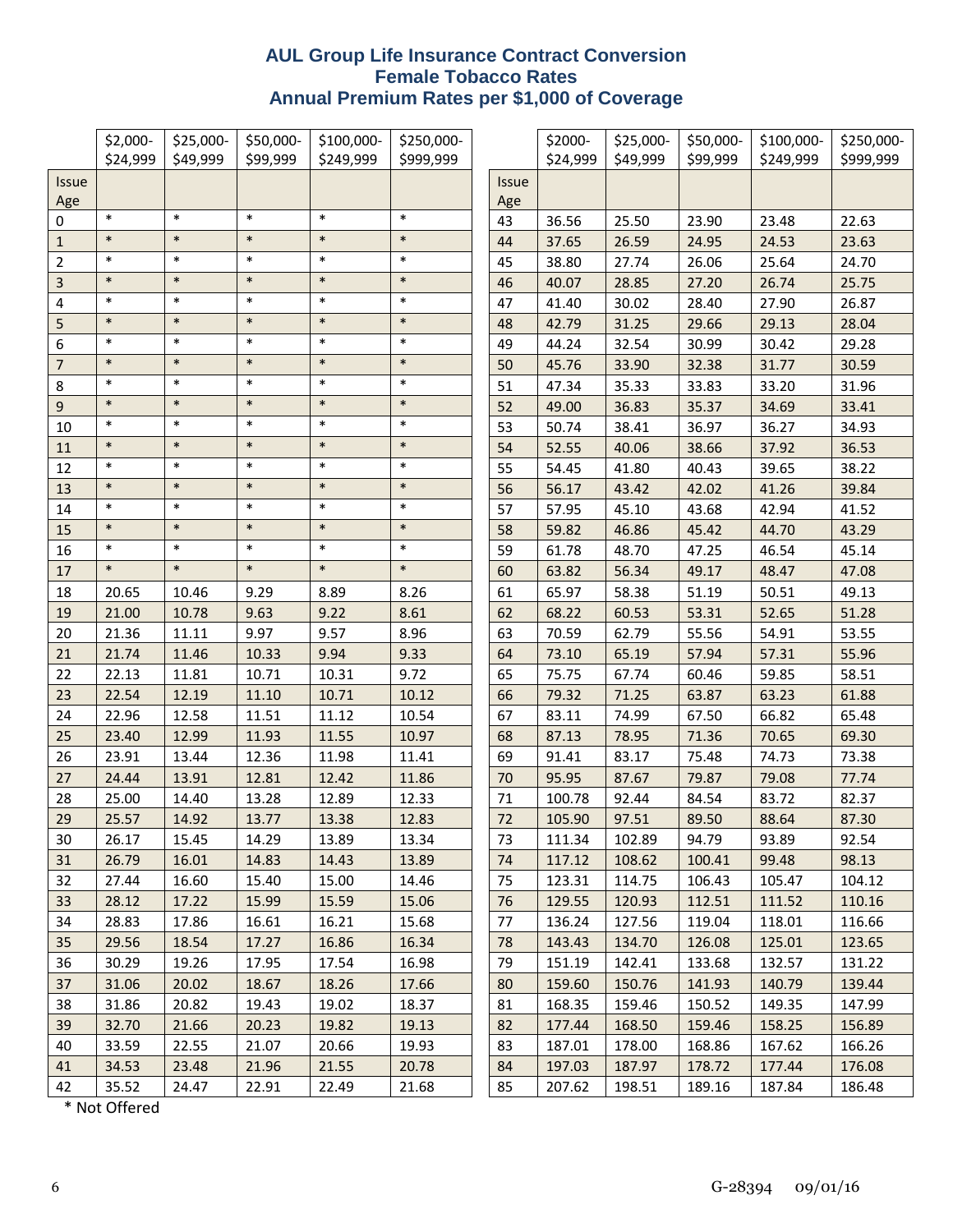# **AUL Group Life Insurance Contract Conversion Male Non-Tobacco Rates Annual Premium Rates per \$1,000 of Coverage**

|                | \$2,000- | \$25,000- | \$50,000- | \$100,000- | \$250,000- |              | \$2000-  | \$25,000- | \$50,000- | \$100,000- | \$250,000- |
|----------------|----------|-----------|-----------|------------|------------|--------------|----------|-----------|-----------|------------|------------|
|                | \$24,999 | \$49,999  | \$99,999  | \$249,999  | \$999,999  |              | \$24,999 | \$49,999  | \$99,999  | \$249,999  | \$999,999  |
| <b>Issue</b>   |          |           |           |            |            | <b>Issue</b> |          |           |           |            |            |
| Age            |          |           |           |            |            | Age          |          |           |           |            |            |
| 0              | 14.33    | 6.77      | 4.43      | 3.55       | 3.48       | 43           | 28.67    | 21.29     | 18.82     | 18.39      | 17.88      |
| $1\,$          | 14.47    | 6.90      | 4.54      | 3.68       | 3.59       | 44           | 29.52    | 22.20     | 19.69     | 19.24      | 18.72      |
| 2              | 14.62    | 7.06      | 4.66      | 3.82       | 3.71       | 45           | 30.41    | 23.16     | 20.60     | 20.14      | 19.61      |
| 3              | 14.78    | 7.22      | 4.79      | 3.98       | 3.84       | 46           | 31.27    | 24.04     | 21.46     | 21.04      | 20.54      |
| 4              | 14.95    | 7.39      | 4.93      | 4.14       | 3.99       | 47           | 32.18    | 24.97     | 22.38     | 22.00      | 21.54      |
| 5              | 15.13    | 7.57      | 5.07      | 4.31       | 4.13       | 48           | 33.16    | 25.97     | 23.37     | 23.02      | 22.59      |
| 6              | 15.32    | 7.75      | 5.22      | 4.48       | 4.29       | 49           | 34.21    | 27.04     | 24.43     | 24.12      | 23.72      |
| $\overline{7}$ | 15.51    | 7.95      | 5.38      | 4.66       | 4.45       | 50           | 35.33    | 28.18     | 25.56     | 25.28      | 24.93      |
| 8              | 15.71    | 8.15      | 5.55      | 4.85       | 4.62       | 51           | 36.54    | 29.41     | 26.77     | 26.53      | 26.21      |
| 9              | 15.92    | 8.35      | 5.72      | 5.05       | 4.80       | 52           | 37.82    | 30.71     | 28.06     | 27.86      | 27.57      |
| 10             | 16.13    | 8.57      | 5.91      | 5.25       | 4.98       | 53           | 39.19    | 32.11     | 29.44     | 29.27      | 29.02      |
| 11             | 16.35    | 8.79      | 6.10      | 5.47       | 5.18       | 54           | 40.65    | 33.59     | 30.91     | 30.78      | 30.56      |
| 12             | 16.58    | 9.02      | 6.29      | 5.68       | 5.38       | 55           | 42.20    | 35.16     | 32.46     | 32.37      | 32.19      |
| 13             | 16.82    | 9.26      | 6.49      | 5.91       | 5.58       | 56           | 44.17    | 36.71     | 34.44     | 34.37      | 34.17      |
| 14             | 17.06    | 9.50      | 6.70      | 6.14       | 5.79       | 57           | 46.24    | 38.36     | 36.53     | 36.47      | 36.26      |
| 15             | 17.30    | 9.74      | 6.91      | 6.37       | 6.01       | 58           | 48.44    | 40.15     | 38.75     | 38.71      | 38.47      |
| 16             | 17.56    | 10.00     | 7.13      | 6.61       | 6.24       | 59           | 50.78    | 42.08     | 41.11     | 41.08      | 40.83      |
| 17             | 17.83    | 10.26     | 7.35      | 6.85       | 6.47       | 60           | 52.96    | 47.51     | 43.37     | 43.35      | 43.09      |
| 18             | 17.85    | 10.29     | 7.33      | 6.86       | 6.47       | 61           | 55.27    | 49.93     | 45.89     | 45.75      | 45.47      |
| 19             | 18.12    | 10.56     | 7.55      | 7.11       | 6.71       | 62           | 57.69    | 52.51     | 48.54     | 48.26      | 47.97      |
| 20             | 18.40    | 10.84     | 7.79      | 7.37       | 6.96       | 63           | 60.25    | 55.28     | 51.33     | 50.90      | 50.59      |
| 21             | 18.70    | 11.13     | 8.04      | 7.64       | 7.22       | 64           | 62.94    | 58.23     | 54.28     | 53.68      | 53.36      |
| 22             | 19.00    | 11.44     | 8.30      | 7.93       | 7.49       | 65           | 65.78    | 61.41     | 57.40     | 56.61      | 56.28      |
| 23             | 19.32    | 11.76     | 8.57      | 8.23       | 7.78       | 66           | 69.40    | 64.57     | 60.91     | 60.08      | 59.73      |
| 24             | 19.65    | 12.09     | 8.86      | 8.54       | 8.09       | 67           | 73.28    | 68.00     | 64.68     | 63.81      | 63.45      |
| 25             | 20.00    | 12.44     | 9.17      | 8.86       | 8.40       | 68           | 77.45    | 71.73     | 68.75     | 67.83      | 67.45      |
| 26             | 20.24    | 12.65     | 9.49      | 9.19       | 8.73       | 69           | 81.95    | 75.82     | 73.15     | 72.18      | 71.79      |
| 27             | 20.49    | 12.87     | 9.83      | 9.52       | 9.06       | 70           | 86.81    | 80.28     | 77.91     | 76.89      | 76.48      |
| 28             | 20.76    | 13.11     | 10.18     | 9.87       | 9.42       | 71           | 92.06    | 85.15     | 83.08     | 81.99      | 81.57      |
| 29             | 21.06    | 13.37     | 10.56     | 10.25      | 9.79       | 72           | 97.68    | 90.42     | 88.62     | 87.46      | 87.03      |
| 30             | 21.37    | 13.65     | 10.96     | 10.65      | 10.19      | 73           | 103.73   | 96.13     | 94.60     | 93.36      | 92.92      |
| 31             | 21.71    | 13.96     | 11.38     | 11.07      | 10.61      | 74           | 110.28   | 102.37    | 101.08    | 99.76      | 99.30      |
| 32             | 22.07    | 14.29     | 11.83     | 11.51      | 11.06      | 75           | 117.40   | 109.20    | 108.13    | 106.73     | 106.25     |
| 33             | 22.45    | 14.64     | 12.30     | 11.98      | 11.53      | 76           | 125.15   | 116.70    | 115.84    | 114.33     | 113.84     |
| 34             | 22.86    | 15.02     | 12.79     | 12.47      | 12.02      | 77           | 133.59   | 124.92    | 124.24    | 122.62     | 122.12     |
| 35             | 23.30    | 15.43     | 13.32     | 13.00      | 12.55      | 78           | 142.76   | 133.90    | 133.38    | 131.64     | 131.12     |
| 36             | 23.85    | 16.04     | 13.89     | 13.55      | 13.09      | 79           | 152.66   | 143.66    | 143.26    | 141.39     | 140.85     |
| 37             | 24.44    | $16.69*$  | 14.49     | 14.14      | 13.67      | 80           | 163.37   | 154.26    | 153.97    | 151.95     | 151.40     |
| 38             | 25.05    | 17.36     | 15.12     | 14.75      | 14.28      | 81           | 174.87   | 165.70    | 165.48    | 163.30     | 162.74     |
| 39             | 25.70    | 18.07     | 15.78     | 15.41      | 14.92      | 82           | 187.34   | 178.15    | 177.97    | 175.62     | 175.05     |
| 40             | 26.38    | 18.82     | 16.48     | 16.09      | 15.60      | 83           | 200.90   | 191.75    | 191.57    | 189.03     | 188.44     |
| 41             | 27.10    | 19.60     | 17.22     | 16.82      | 16.32      | 84           | 215.63   | 206.58    | 206.35    | 203.61     | 203.01     |
| 42             | 27.87    | 20.43     | 18.00     | 17.59      | 17.08      | 85           | 231.56   | 222.66    | 222.36    | 219.39     | 218.78     |